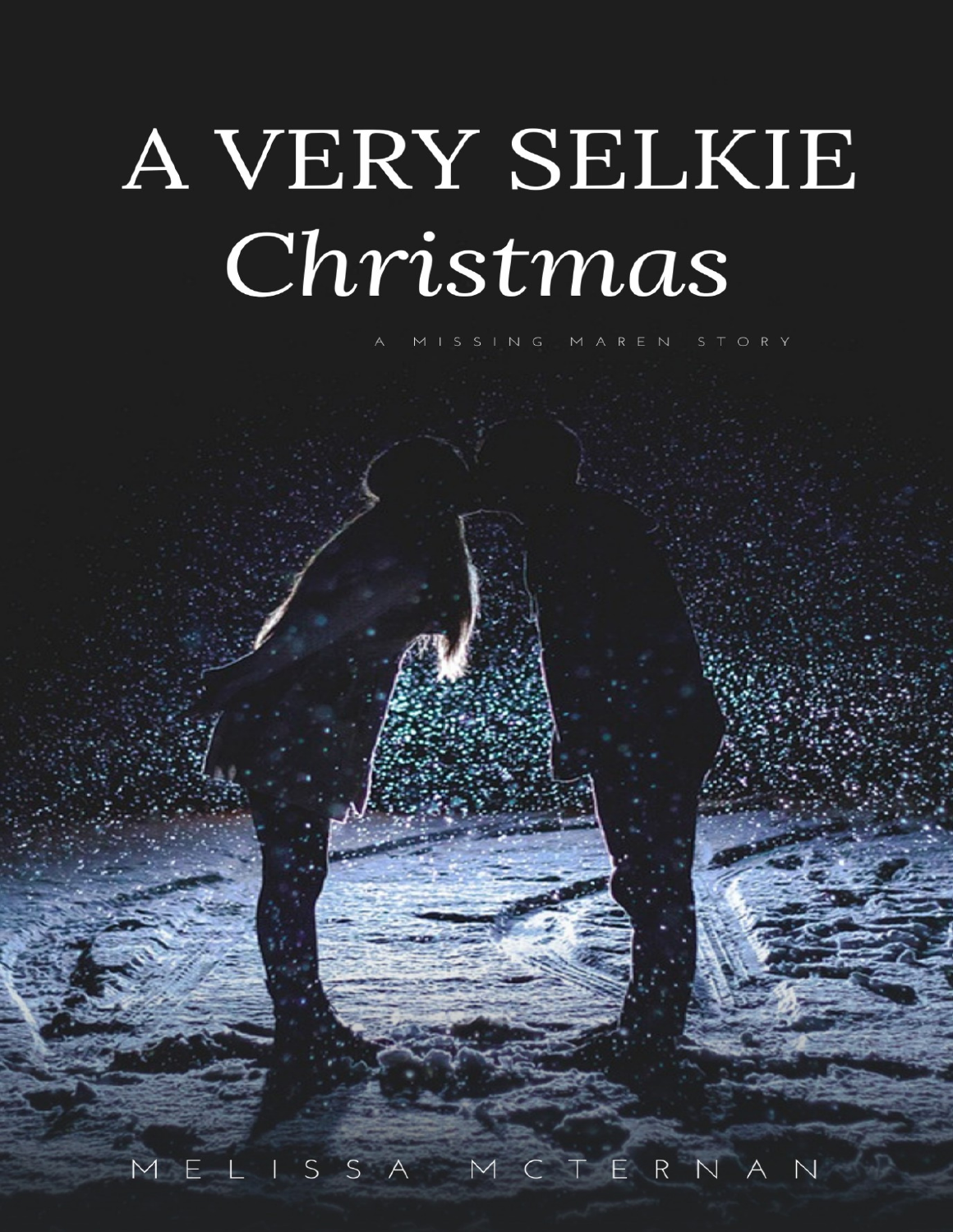## A Very Selkie Christmas

A Missing Maren Story

by Melissa McTernan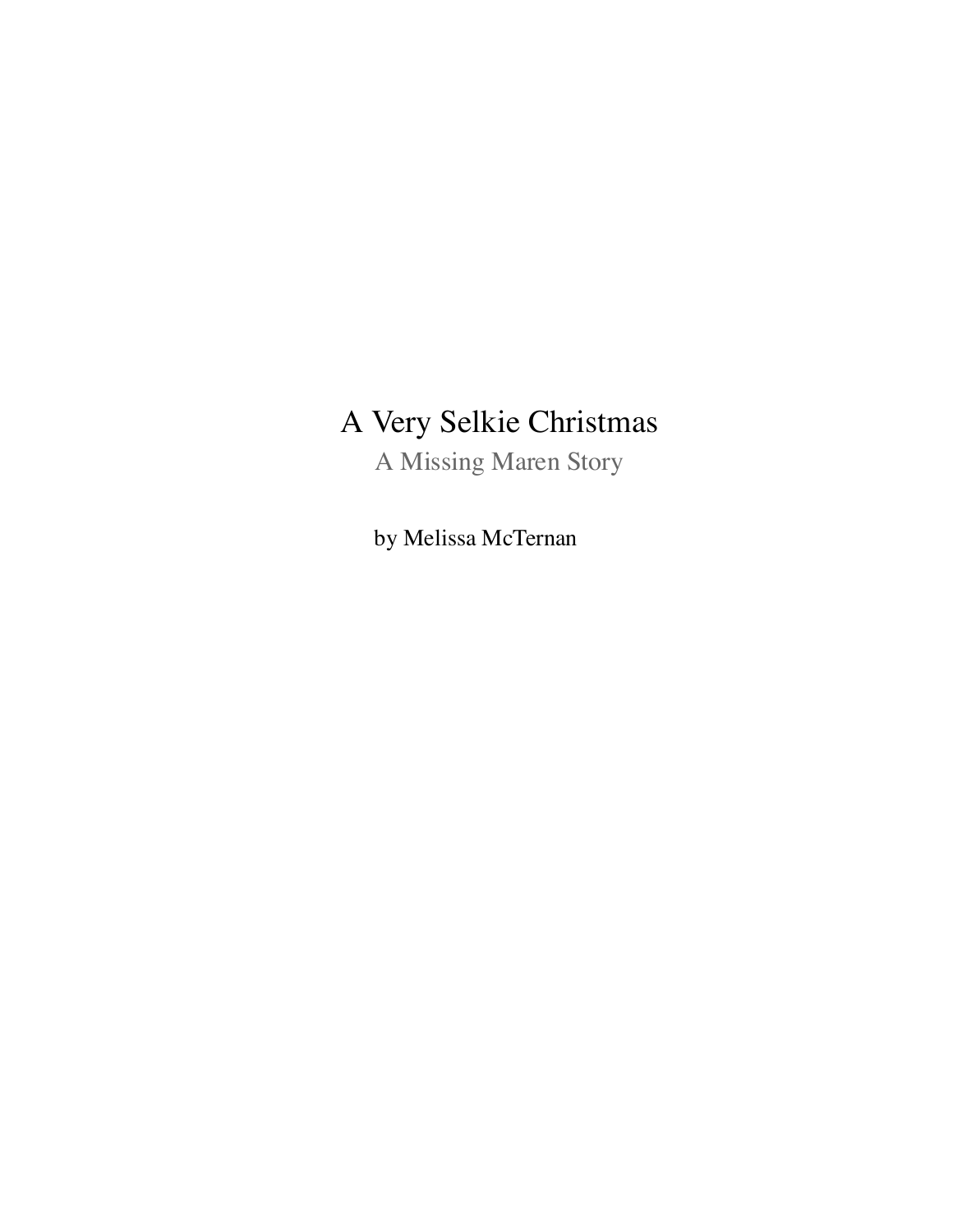### A Very Selkie Christmas

A Missing Maren Story

#### Daniel:

Daniel glanced at where his selkie girlfriend was sprawled out on his couch, eating ice cream from the carton and wearing nothing but his favorite sweatshirt. Most days he still couldn't believe it was true. He had known her since he was seven, but twenty-one years later and he still had to remind himself she was real.

Maren grinned at him. "So, you bring trees inside and hang sparkly things from the branches?" She cocked her head, admiring his work on the Christmas tree.

"Pretty much, yeah." He glanced at her dubious expression as he struggled to get the last of the lights wrapped around the upper branches.

Maren's spoon scraped the sides of the carton and she let out a soft groan as she finished off the last of the ice cream. "And then a jolly, fat elf breaks into your house and leaves presents for the children?"

"That's how the story goes." He emerged from behind the tree to find Maren staring at him.

"And everyone is fine with this?"

Daniel laughed, brushing the pine needles from his hair. "Yep." He plopped down beside her, and she immediately snuggled into his side. It was rare for them to be in the same room and not touch. Not since being reunited several months ago.

They had essentially been holed up in his parents' cottage in the dunes on the Cape ever since. Maren had chosen to stay with him for good this time instead of returning to the sea for another seven years, and it still felt like a dream. After all those years of missing her, she was finally beside him. But even still, every day when she donned her seal skin and dove into the bay for a swim, Daniel felt the familiar panic that maybe this time she wouldn't return.

She draped her legs over his lap and leaned her head on his shoulder. He traced the freckles on her perpetually bare feet. They were cool to the touch, and she wiggled them as his fingers ran over each toe.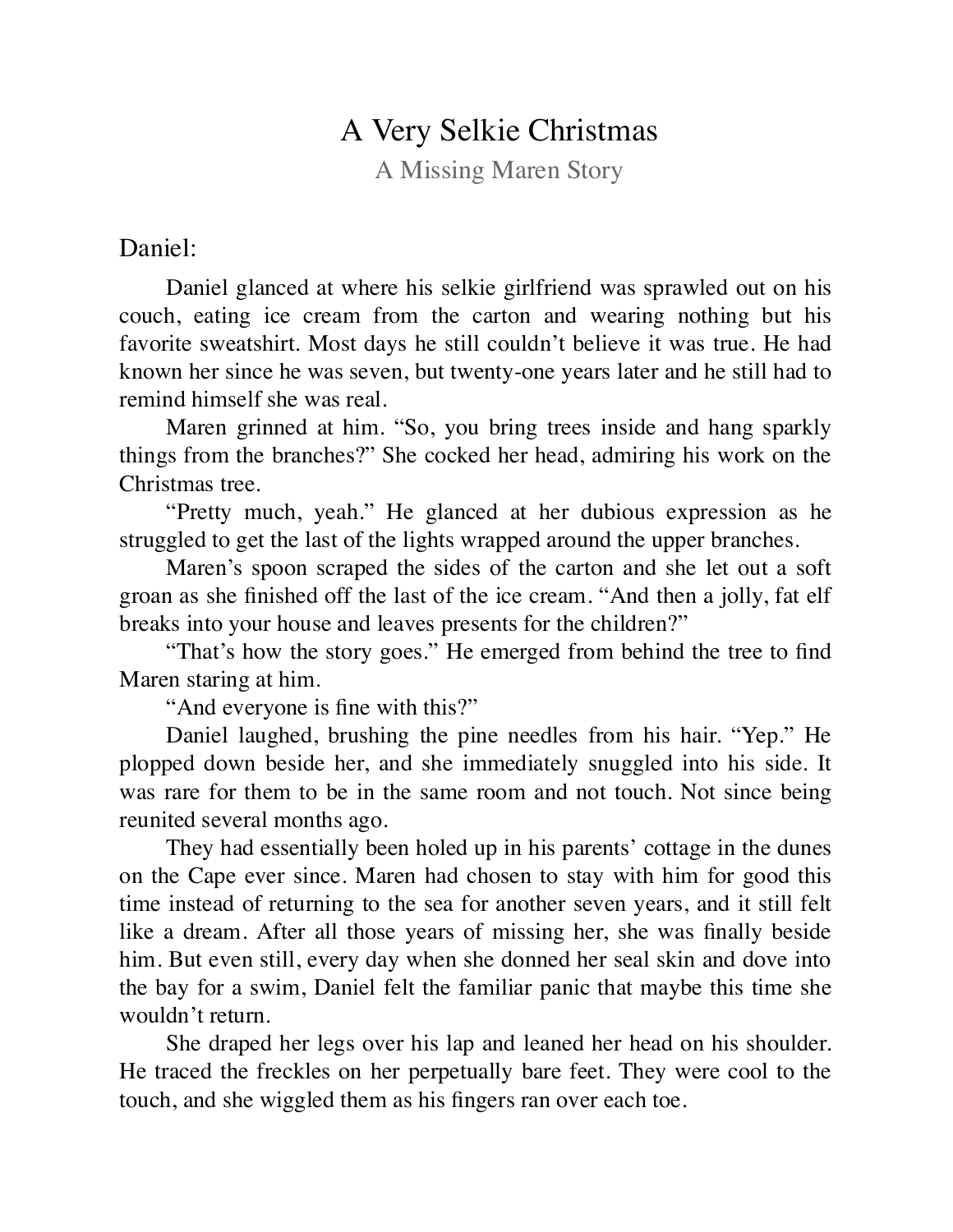"If your family is fine with trespassing elves, then I think they'll be fine with me, right?"

He rested his chin on the top of her head, breathing in her sea-salted scent. "I'm sure they'll love you."

Maren let out a soft purring sound and melted deeper into his side. The warm weight of her next to him was almost comforting enough to help him forget that his family would be here in less than two days. Almost, but not quite.

In two short days Daniel's parents, sister, and brand new brother-inlaw would walk through that door and meet his selkie girlfriend. His girlfriend who had lived the majority of her life in the ocean, coming to land only for short visits, the majority of which brought him nothing but pain when they were over. And this girlfriend wanted to simply tell them all this.

"I like the tree," she murmured. "It's strange but nice."

Daniel glanced around the small living room. The tree stood in one corner and he had wrapped garland around the doorway, but that was the extent of the holiday decor. There was no mantle to hang stockings and no big dining room table for any fancy centerpieces. What had he been thinking of, inviting everyone here?

He was in the process of slowly buying this house from his parents and had broken the lease on his Boston apartment. He'd even managed to find a job at the school in town. Maren had sacrificed enough for him, he would never ask her to live away from the water.

She had assured him she could take a trip inland to visit his family, but he had seen the way her eyes had cut toward the sea as she said it. It had only been a few months since she decided to stay. Maybe he didn't want to push her any farther than necessary. Maybe he was still terrified she would leave. She had done it before.

She reached up and ruffled his hair. "You're worried."

"A little. It's awfully small in here."

Maren toured the room with her gaze. The small living room with its wall of windows overlooking the bay, the attached kitchen with the tiny worn table in the center, and the hall that led to the only two bedrooms. Thankfully, Molly and Christopher had already decided to stay in a nearby inn. But Christmas dinner was going to be tight.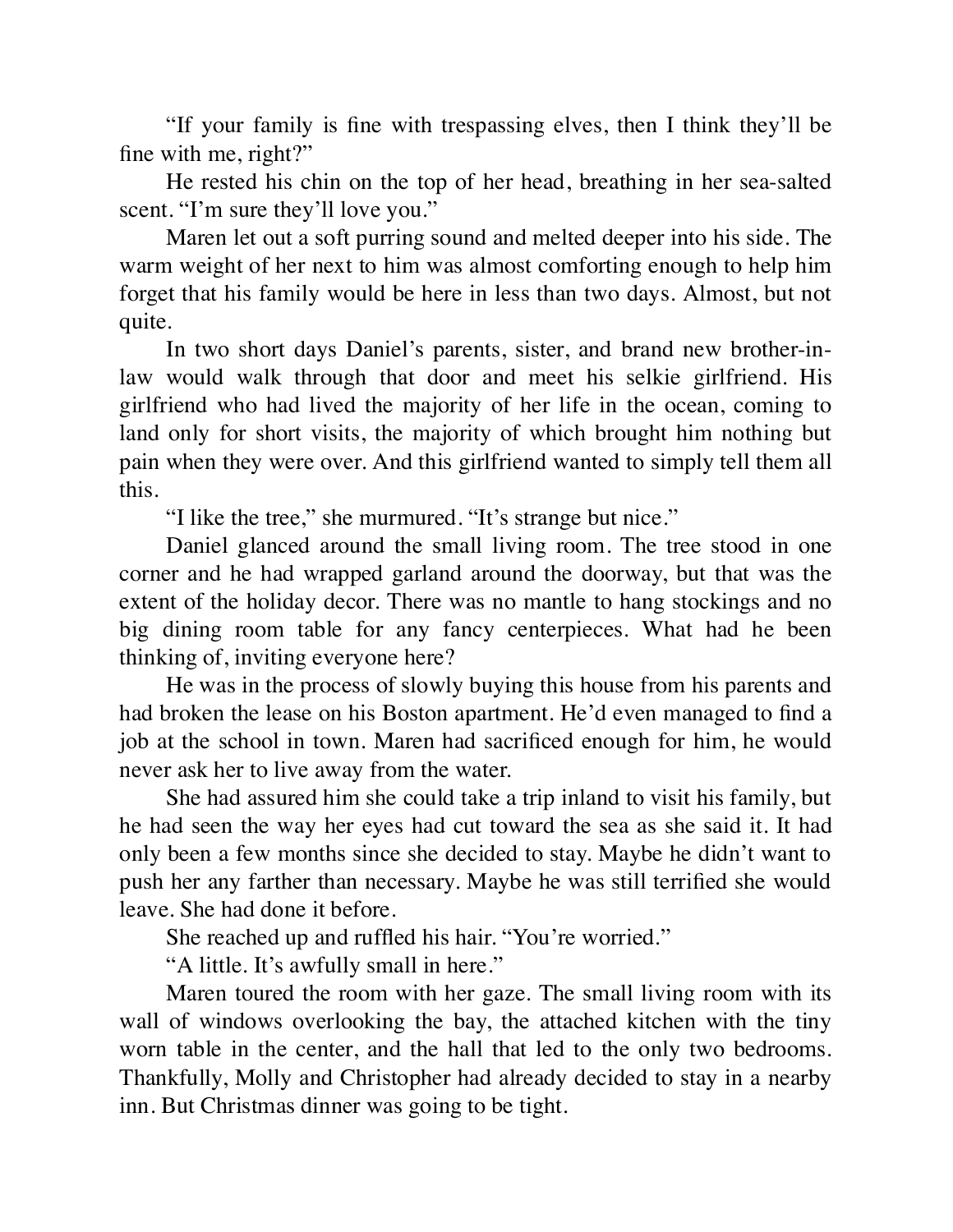"I think it's cozy."

"Cozy when it's just us." Daniel wrapped an arm around her waist and tugged her closer, planting a kiss on top of her head. "Crowded when it's full of family."

They were quiet for a few minutes; the crashing waves and the cold December wind were the only sounds in the tiny cottage in the dunes.

"We don't have to tell them." Maren's voice was small when she spoke, a touch of sadness around her words. "If you think that's best."

Relief seeped in and covered his worries. Relief quickly followed by guilt. He pulled back, untangling their limbs so he could face her. And that face, God how often had he dreamed of that face, wished for it, longed for it. He ran a hand down her cheek and she leaned into it, but her dark eyes studied him, making him wonder if selkies could read minds. Or maybe just this selkie and maybe just his mind.

"I think it's a lot to tell them all at once. Why don't we get the introductions over with first and we can tell them next time." Even as he said it, he knew he would never tell them. And judging by the way she stared at him, she knew too.

"Cal and Dahlia don't have a problem with me. With what I am."

Daniel dropped his hand. His best friends were not exactly a good measure of normalcy. "Cal also believes in UFO sightings and Bigfoot."

"So?" Maren narrowed her eyes in an expression she must have learned to fend off sharks.

He sighed and scrubbed a hand down his stubbled jaw, reminding him he needed to shave before Christmas. "I just don't think it's the right time."

When was the right time to tell your family you're in love with a mythical creature? Hard to say. But Daniel was fairly confident it wasn't Christmas.

"But if I was a fat old man who delivered presents, it would be fine?" Maren pushed up from the couch and stood over him, her hands on her decadently wide hips. Daniel made a valiant effort to ignore the way the sweatshirt rose up over her ample thighs and failed.

"I'm going for a swim." She marched toward the door and grabbed her seal skin off the hook. That would have to be moved, he thought absentmindedly as she shed the sweatshirt.

"But it's dark."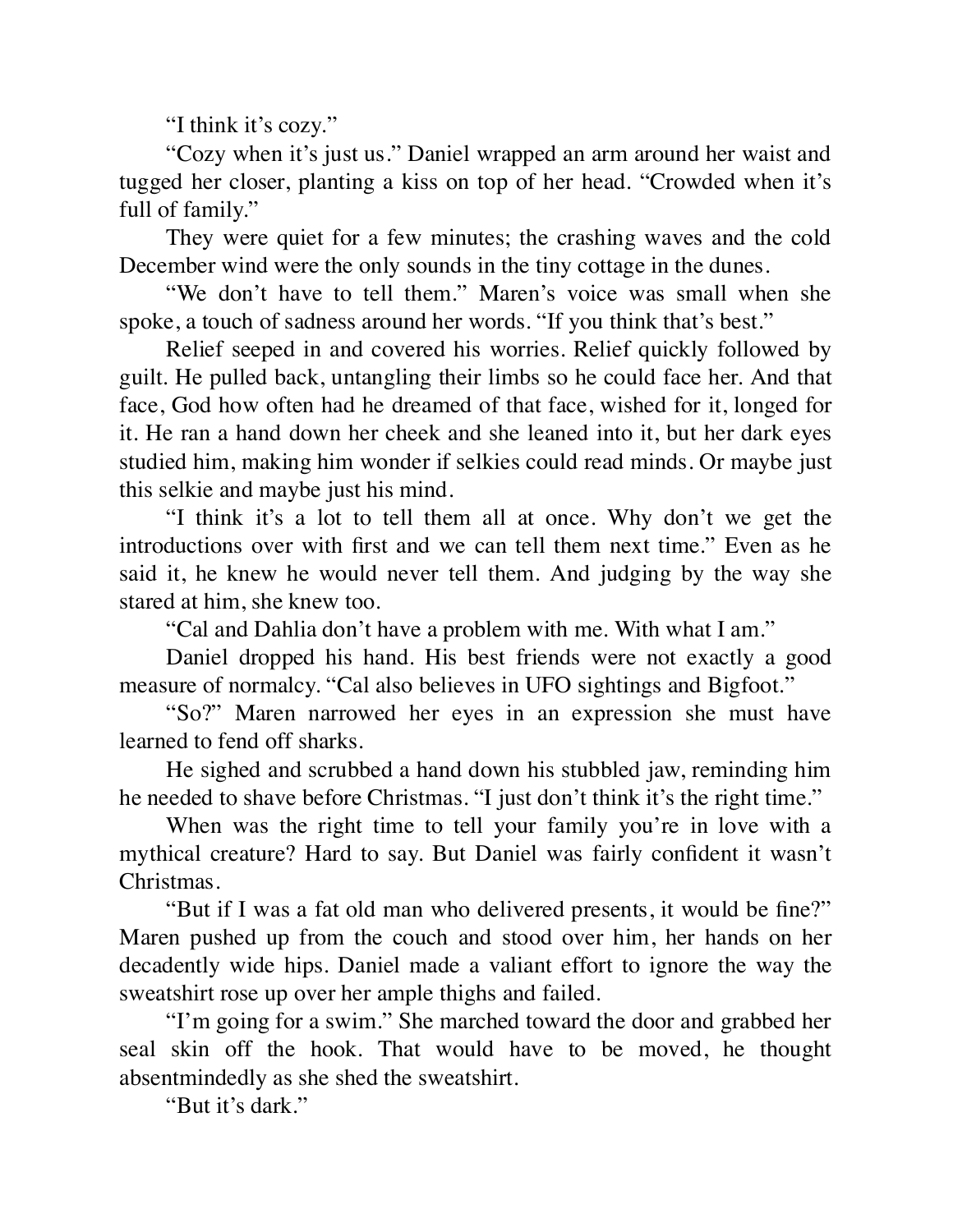She glared at him. "And freezing." She rolled her eyes. "Just…" She waited. "Just come back. Okay?"

Her shoulders sagged, and she let out a frustrated sigh. "I made you a promise, Daniel. If you're going to question it every day, how is this going to work?"

He swallowed hard, swallowed all the memories of waiting for her, of missing her every time she left. "I'm sorry," he managed to choke out past the pain in this throat. "You're right. Enjoy your swim."

Maren stared at him a moment longer as though she were waiting for more of a fight, but then nodded and turned toward the door. She wrapped her seal skin around her naked body and stalked out into the night.

\*\*\*

He was only half-asleep when she slid under the covers next to him. Her body was chilled so he pulled her closer.

"I don't want to fight," she whispered the words against his neck as she curled into him.

Daniel didn't want to fight either, not tonight. He ran a hand down her back and over the ample curve of her ass, tracing the path of the heat returning to her body. He didn't want to fight, or talk, or think about anything other than being with her right now. But that was how it had always been between them. Eventually, they would have to learn how to build a life together. Wouldn't they?

Maren purred against his ear, erasing his worries. She wrapped a leg around his waist and he settled between her thighs, soft and welcoming. He buried his face in her neck and breathed in the scent of the sea from her hair. How easy it was to get pulled down to the depths by her. Maybe he had been a sailor in a past life. A sailor all too ready to go overboard for this woman. And he would have been happy as he slipped through the waves with her for however long he had breath in his lungs.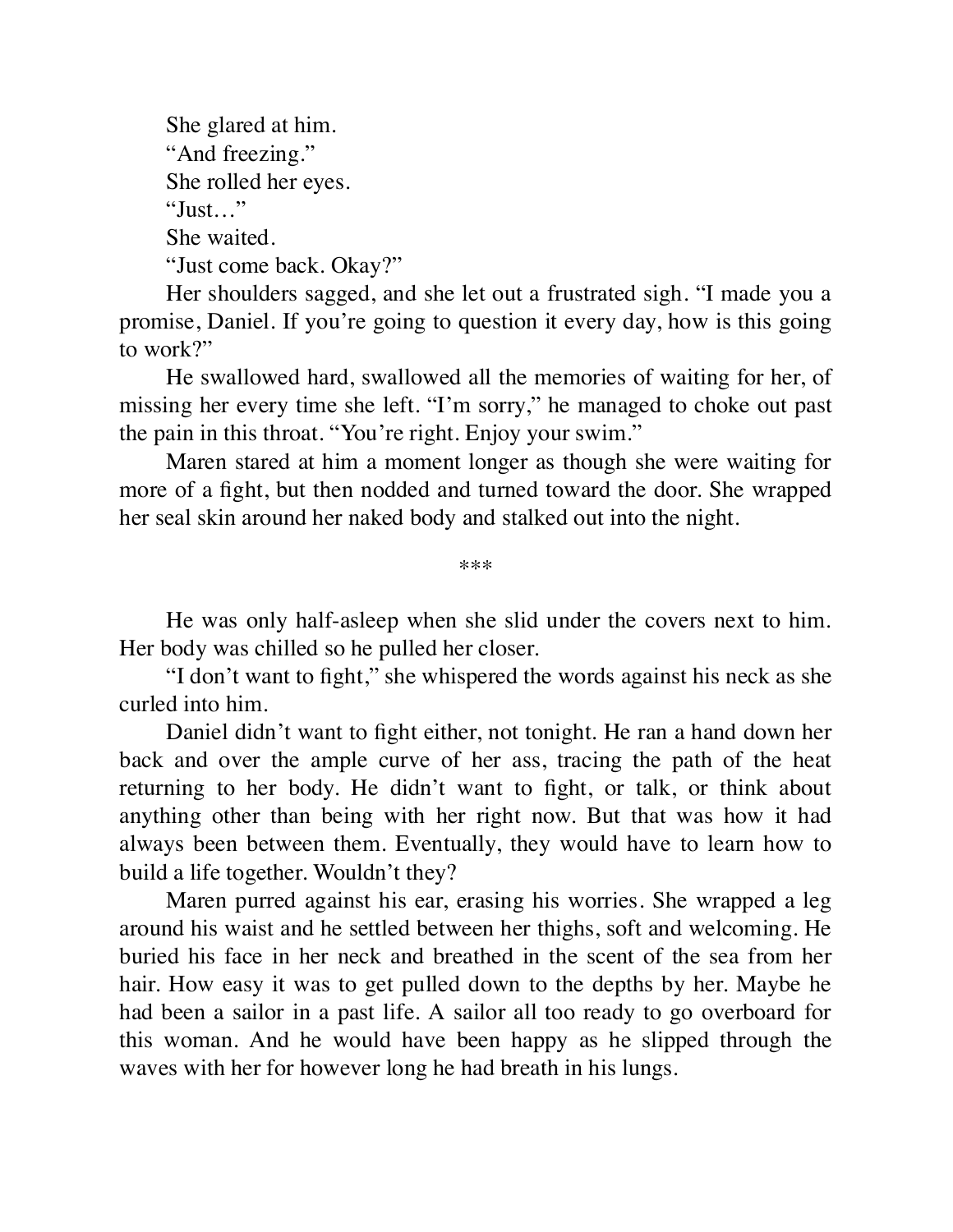Her soft moans brought him back from his drowning thoughts. He thrust into her warmth and she linked her ankles around his back, her arms wrapped around his neck, trapping him, anchoring him. And he loved it. He loved her, always had. If she could find a way to live here with him, then he could find a way to trust her again.

Maren's breaths were ragged beneath him. He lifted his head and found her face in the darkness. There was no moon, and winter nights on the Cape were impenetrably black, but he found the glimmer in her eyes and the outline of her face.

He pressed his forehead to hers, pausing his thrusts until she squirmed beneath him.

"Tell me one more time and I'll never ask again."

Her gaze flicked to his and held.

"I will always come back." Her voice was nothing more than a rasped whisper in the dark, but finally, Daniel heard it. Finally, his heart understood it for what it was. A promise.

He rocked into her deeper, eliciting a gasp from her perfect lips. She met him thrust for thrust, her mouth capturing his. He swallowed her moans. He held her as she unraveled from pleasure, shaking and crying out beneath him.

But he wasn't done. He didn't want this night to end. Would their promises melt away in the daylight? He wasn't ready to find out.

So, he kissed down her neck and whispered, "Again," into the soft skin of her throat.

#### Maren:

She was late for dinner. She must be late. Shit. Shit. Shit.

Maren raced across the beach, kicking up damp sand behind her. How could she have let this happen? It was only meant to be a short swim before Daniel's family arrived. A short swim to calm her nerves. But time worked differently when she was under the waves, when she was no longer truly human. And now she was late.

She glanced up at the house in the dunes, cheerful in the late afternoon sun. Daniel must be angry. Or worried? Or wondering if she was never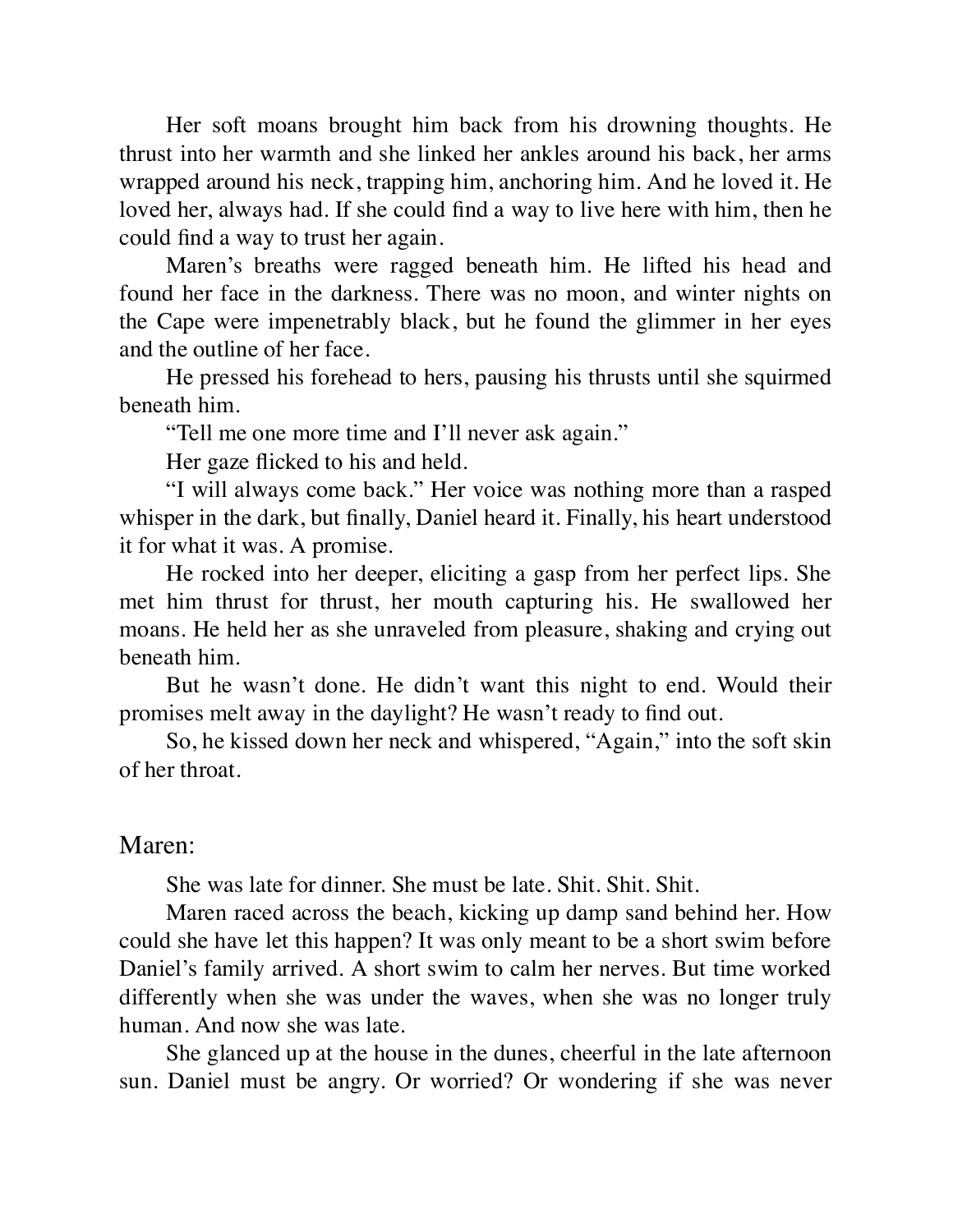coming back. *Shit*. How did you convince the man you repeatedly left behind that you were really staying this time? Certainly not by being very late to meet his parents and on Christmas Eve, no less.

The old wooden stairs creaked beneath her feet as she clambered up the dune. Her breath sawed in and out of her lungs in painful gasps, and her legs refused to move fast enough. Being on land made her heavy and slow, and a sharp craving for the weightlessness of water cut through her. She shook her head. There was something more important waiting for her at the top of the stairs, a feeling greater than weightlessness.

"Maren!" Cal's voice from the beach below stopped her in her tracks. She turned to find Daniel's best friend staring up at her from the sand. His blond hair blew wildly around his head as though it was trying to take off from the roots.

"Cal? What's the matter?"

The man's usually calm face was scrunched in worry. He ran a frantic hand through his hair. Did something happen to his girls, his sweet, little daughters?

"I need your help." The winter wind carried his voice away from her, but she didn't miss the panic in it.

With a glance toward the cottage, she raced back down the stairs to meet Cal in the sand. The relief that washed over his features was enough to convince her she was doing the right thing.

#### Daniel:

He pushed the food around his plate, unable to fake an appetite despite the worried glances from his family. Where the hell was she?

She *promised*. He stabbed at a piece of orange chicken and shoved it into his mouth.

"Maybe she just got caught in traffic," his mother said, the forced cheerfulness in her tone was enough to make him grind his teeth. And the idea of someone getting stuck in traffic on the way to the Cape in the middle of December was absurd. Artists, fishermen, and the people at this table were about the only people out here.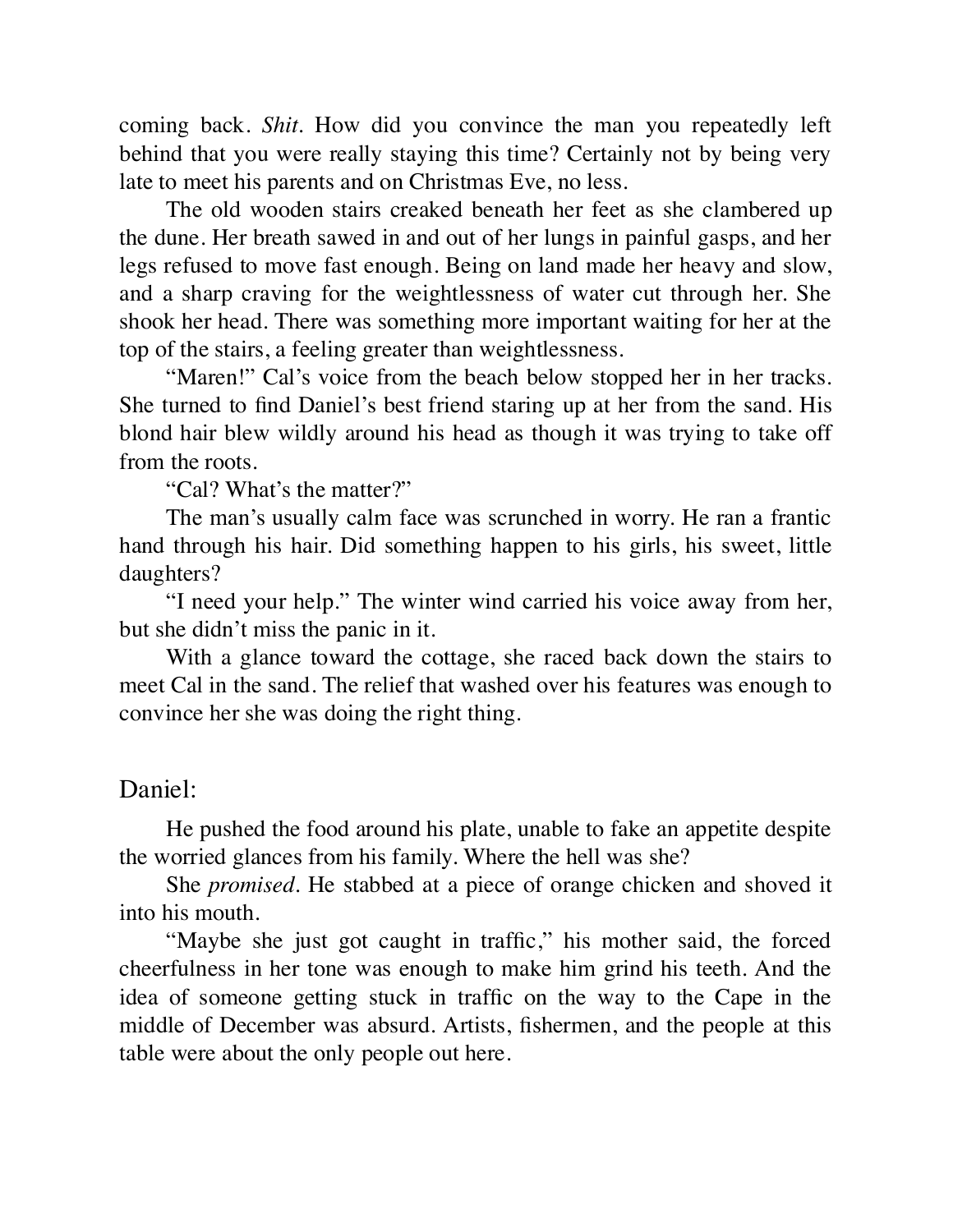"Yeah, maybe." Daniel reached for the open container of fried rice and dumped more onto his plate, despite the uneaten food still filling it. Chinese takeout had been the only option considering this kitchen was not meant for cooking any type of holiday feast. The stove had only two working burners, and that was on a good day, the oven rejected cooking anything over 250 degrees, and the refrigerator couldn't hold a turkey even if it tried. God, he had been such an idiot for inviting everyone here. And for what? Maren was a no-show.

"Did you try calling?" Molly asked him for the twelfth time. He shook his head. How could he explain why that was impossible? *Well, Molly, cell phones don't work underwater.*

"Do you think she got stuck at work? What is it you said she does again?" His father had asked him about Maren's 'work' no less than eighty times since arriving today. Daniel bit down hard on his lip.

"I don't think so, Dad."

His father nodded, not taking his eyes from Daniel's face, clearly waiting for more of an explanation. But Daniel didn't have one. Not one that would make any kind of sense.

"Well, I'm sure she'll be here," his mother said brightly. "Pass the dumplings."

The conversation drifted to new jobs and imminent vacations and memories of past holidays and Daniel was left to his own circling thoughts. She had promised him she would be here. And she had meant it this time, hadn't she?

Daniel's thoughts jumped from anger to fear. What if something had happened to her? Maren was made for the water, but the idea of her out there somewhere in those freezing depths sent ice water through his veins. She was a selkie but she wasn't invincible. She was out in the Atlantic in the middle of the winter for Christ's sake. Alone. And for the first time ever, he was worried about her. Not about whether or not she had left him, not about when she would return, but about the very real and terrifying possibility that something horrible had happened to her. Because she hadn't left him on purpose this time. He was finally sure of it. So whatever was keeping her away was bad. Heart-stoppingly bad.

"Daniel, are you alright?" His mother's voice broke through his panic. "You've gone all pale."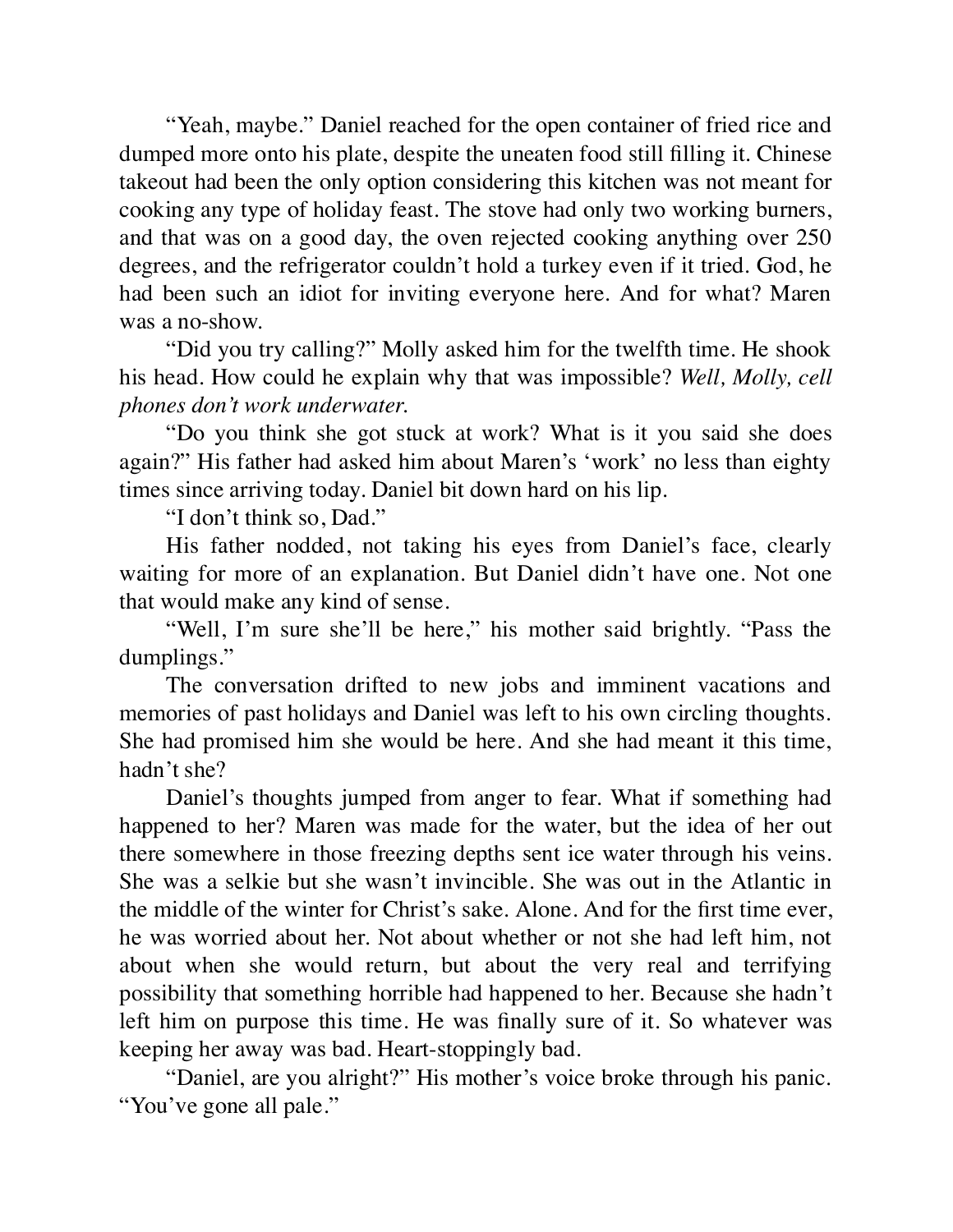"I...uh…" He unclamped his fingers from the edge of the table. He had been gripping it so tight he wouldn't be surprised if his nails had left marks in the wood.

"Here's the thing." Daniel looked around at the concerned faces of his family. What was he going to do? Lie to these people for the rest of his life? He couldn't do it. And if Maren was in danger, he would need their help. He sucked in a shuddering breath.

"Maren's a selkie."

Silence.

Shocked laughter.

"It's true. Human on land, seal in the water. And I'm in love with her. Have been my whole life, but now she's missing and I'm really worried, and…"

More silence.

Confused stares.

Worried glances.

"Daniel, sweetie." His mother reached across the table and patted his hand like he was a dementia patient refusing to take his meds. "You don't have to be embarrassed. So she didn't show up. Maybe she's just not the one."

Everyone was looking at him with big, sad eyes. Even Christopher, his sister's new husband who must now be realizing the incredibly bizarre family he married into, was nodding his head in sympathetic agreement. Wonderful.

But his family thinking he needed to be committed was not his biggest concern right now. Maren was missing. He pushed back from the table, his chair scraping loudly in the awkward silence he had caused.

"That's just it. She is the one. The only fucking one, and now she's gone." He stood and paced the small room, no longer wanting to see his family's concerned stares. He was vaguely aware of people shifting in their seats and hushed whispers coming from the table, but the buzzing of panic in his ears was louder.

"Maybe we should call the coast guard?" Molly suggested. The question came with not a trace of mocking, and that's what stopped Daniel in his tracks.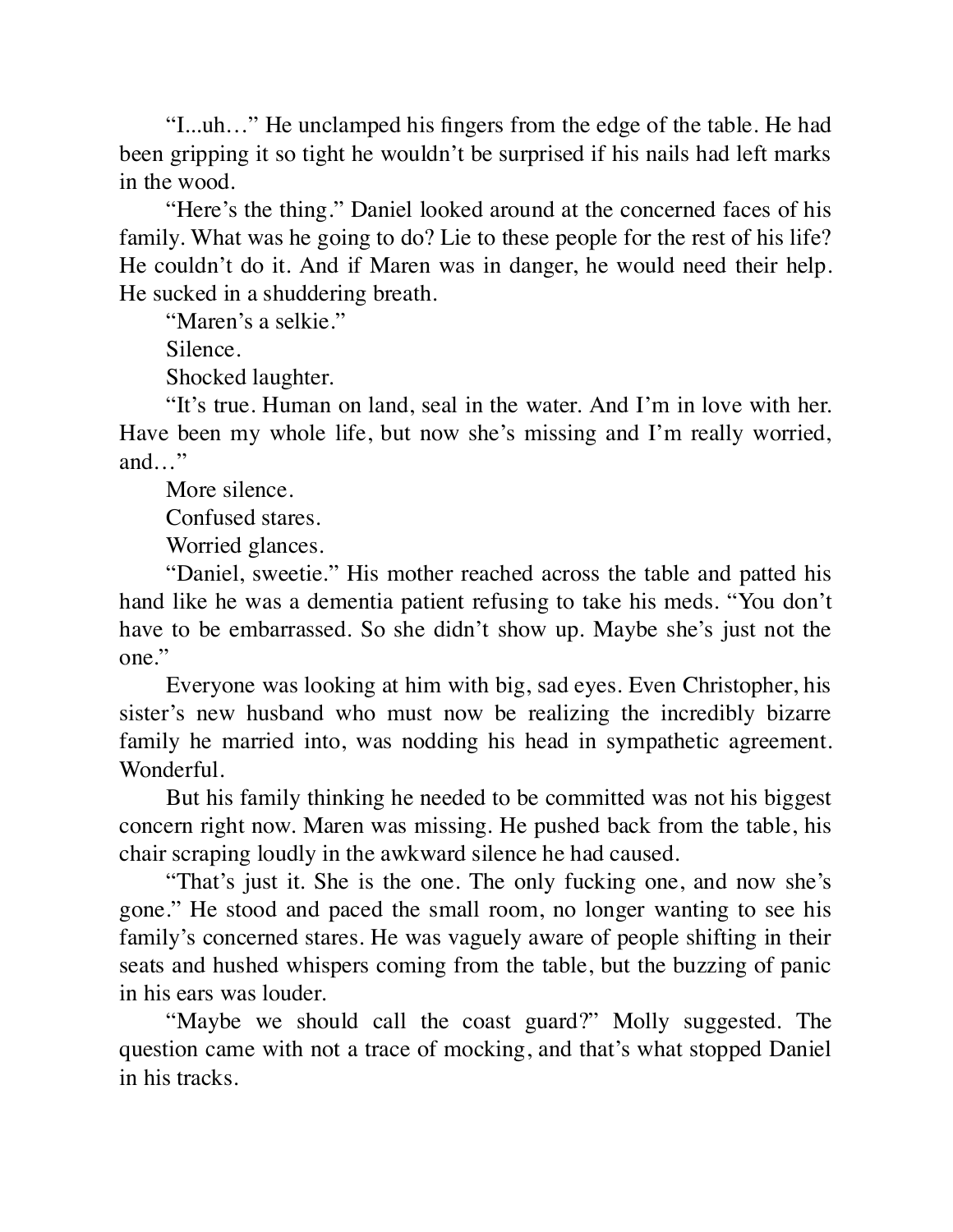"We could go scour the beach," Christopher chimed in, already standing and heading toward his coat.

"One of us should probably stay here. Just in case she returns." His mother moved to the windows to scan the night outside.

"I'll grab the flashlights." His father's voice came from inside the pantry where he was rifling through old shopping bags and emergency candles.

And just like that, his family was forming a search party. No questions asked.

Daniel ran a shaking hand through his hair. Having a totally bizarre family really worked in your favor sometimes.

But before the party could move out, Cal burst into the room in a flurry of limbs and wild blond hair. "Hey everyone, Merry Christmas. Sorry to interrupt, but—" he paused, taking in the scene in front of him. Daniel's dad was loading up a pile of flashlights with all the batteries he could find, his mother had a map of the Cape laid out on the table and was circling the nearest lighthouses, Molly and Christopher were bundling up for what appeared to be an arctic expedition, and Daniel was fighting through every emotion from terror to gratitude.

"Okay...what are you guys up to?"

"We're going to search for Daniel's selkie girlfriend," Molly chirped like it was the most natural sentence in the world. Christopher nodded seriously from beneath the dusty Santa hat Molly had placed on his head.

Cal turned to Daniel, eyebrows raised. "Wow, a lot has happened on this little family visit."

"Yeah well," Daniel shrugged. "We really have to go, though. Is everything alright? Are the girls okay?" He reached for his coat, but Cal put a hand on his arm to stop him.

"Well, I hate to break up the fun, but I know where Maren is."

Daniel's heart stopped and then kicked back up at double the pace.

"You do? Where?"

"I would imagine halfway to Martha's Vineyard by now." Cal grinned.

"What the hell are you talking about?"

"We had a little issue with the Christmas presents."

"Presents?"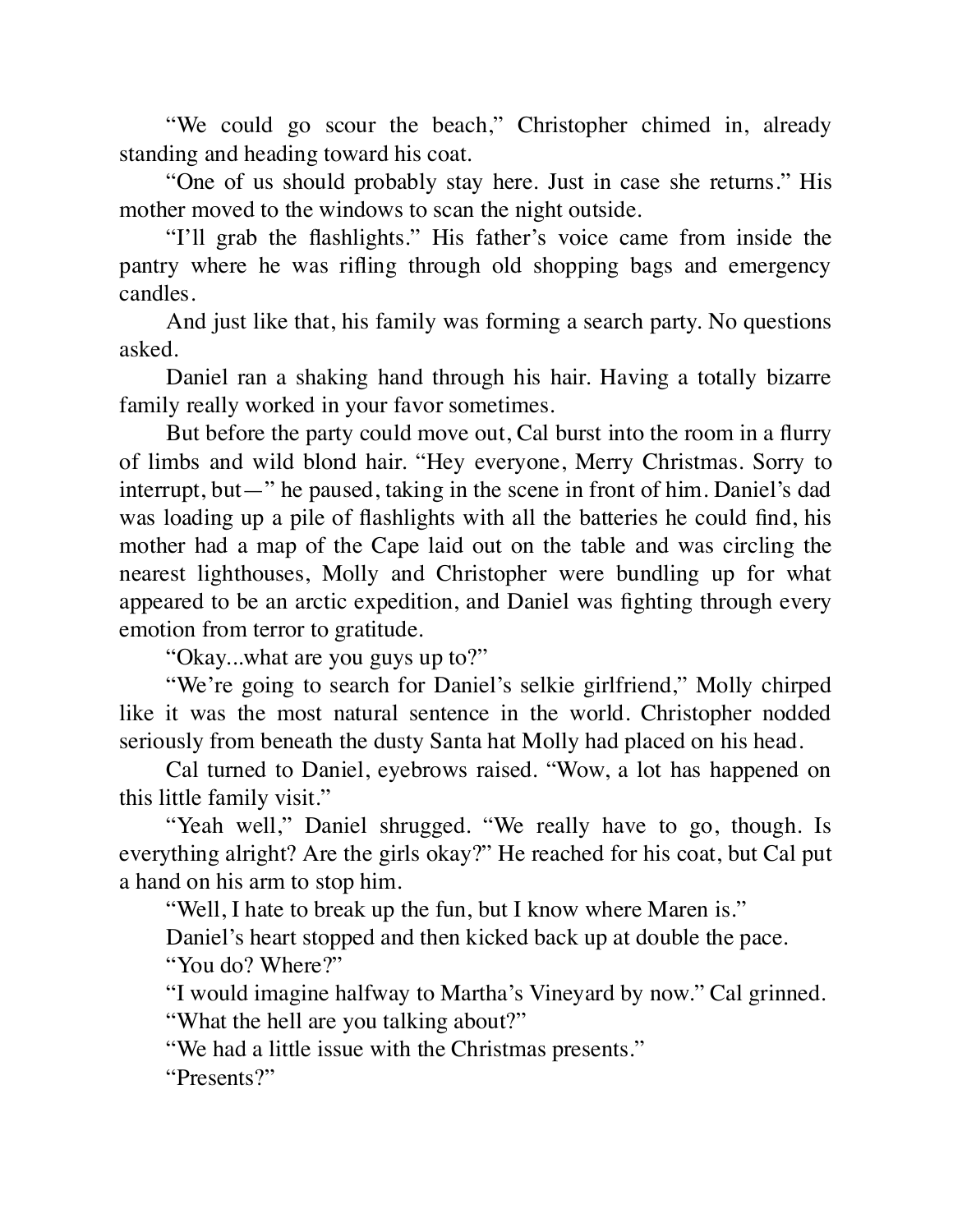"Yep. Dahlia's dad, your old pal, Captain Tom, was supposed to bring the gifts to shore tonight, but he's stuck."

"Stuck?" Apparently, the best Daniel's brain could manage was to echo everything Cal said but in the form of a question.

"Stuck on Martha's Vineyard. Something about some idiot forgetting to refuel the boat before everything shut down for the holiday. I don't know, man." Cal threw up his hands as he spoke. They never did learn much about the fisherman's life even after their month at sea seven years ago, the last time Maren had left and he had gone after her.

"Anyway, now we have no gifts for the girls. I couldn't let the magic of Christmas be ruined. Their little spirits would have been broken! So, I recruited Maren."

"Sorry, why are the gifts on a boat?" Christopher asked, slowly unwinding himself from the three scarves Molly had tied around his neck.

"Every year the girls find their gifts. Every damn year. So this year we hid them on Dahlia's father's boat. A boat that was supposed to be back by now."

Daniel ran a hand down his face. Relief was slowly seeping in, but Maren still wasn't home, wasn't in his arms, so he couldn't relax. Not yet.

"What is she going to do? Tow the damn boat home?"

"Not sure." Cal shrugged. "But she assured me she'd figure it out and be back by morning."

"And what am I supposed to do in the meantime?"

"Get a good night's sleep, I guess. It is Christmas Eve after all."

#### Maren:

Maren glanced down. She was covered in sand from her feet to her calves. The rest of her was naked except for her seal skin which was wrapped around her body like a coat. Her wet hair lay in tangles down her back. She had only now begun to shiver. The cold didn't affect her under the water, but in the December wind, she was freezing.

She stood at the bow of Captain Tom's boat, watching as the shore came into view. The twelve seals she had recruited for the job pulled the boat through the waves, but nerves bubbled in Maren's gut. Cal promised to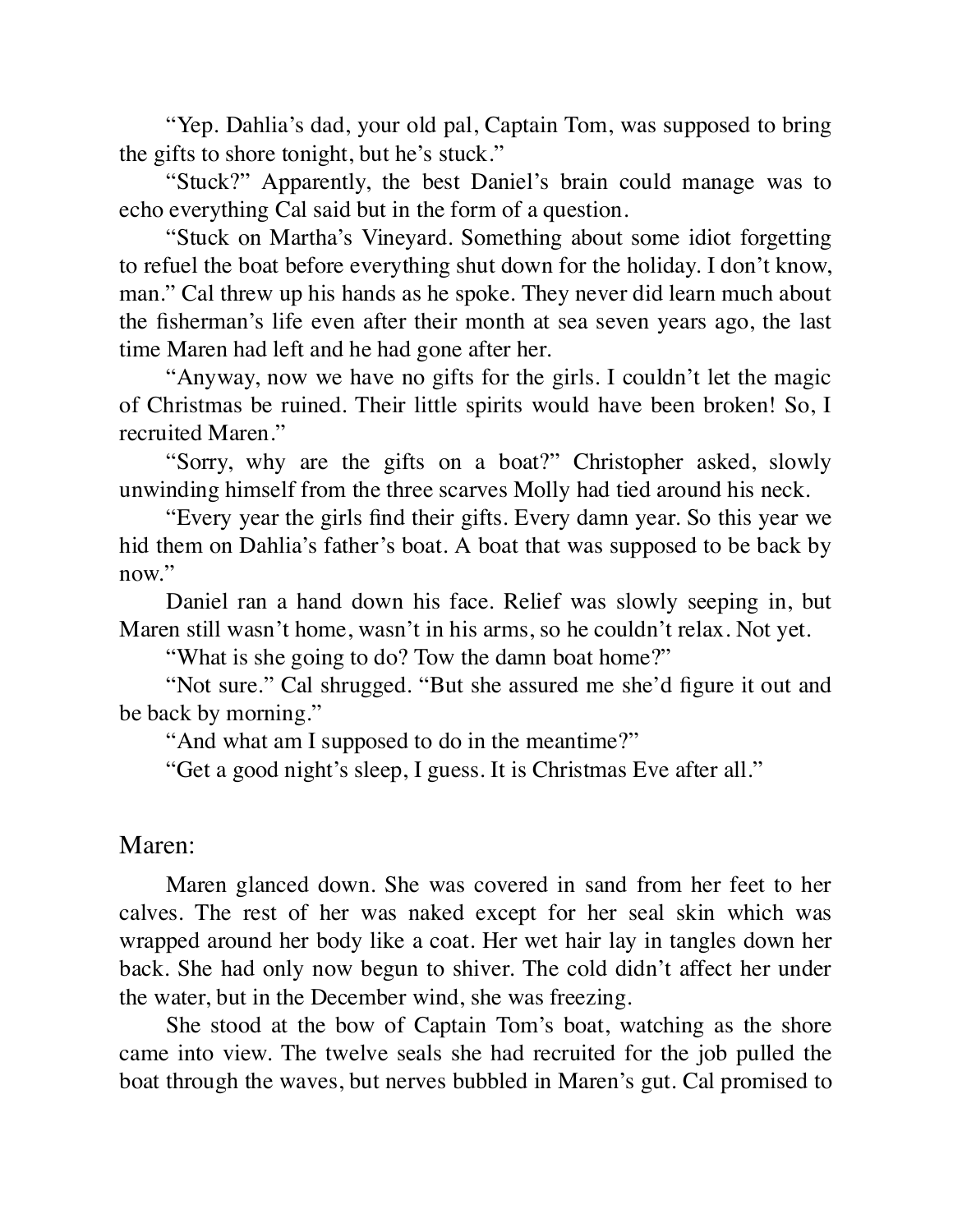explain to Daniel what happened, but maybe it wasn't enough. Maybe this time he wouldn't forgive her.

"Nearly there now." Captain Tom's voice filled the early morning silence as he came up beside her. He held out a warm mug of coffee and a dry coat. She took them both, letting her seal skin drop to the deck momentarily before scooping it up under her arm.

She glanced over at Tom and couldn't help a smile at the sight of the gruff man decked out in his Santa hat and coat. For the girls, he had told her.

The grizzled sea captain hadn't batted an eye when she swam up beside his boat in the harbor and announced Cal had sent her. And for a moment it gave her hope that Daniel's family would react in the same way. But the closer she got to shore the crazier that idea seemed. Besides the fact that Daniel may not even want to introduce her to them anyway. Not after she had abandoned him again.

"Why the long face?" The Captain was looking at her again now that she was properly covered by his enormous jacket. "It's Christmas. The happiest day of the year."

Based on his rosy cheeks and jolly smile alone, Maren desperately wanted to agree. But the thought of Daniel waiting all night for her, angry or worse, worried, made it impossible for her to get in the spirit of this strange human holiday.

"I'm afraid he won't want me there. I promised I wouldn't leave."

Tom lifted a bushy gray eyebrow.

"He expects you to be by his side every minute?"

Maren shrugged. "Well, no. But I was supposed to meet his family last night."

"Cal will have explained everything I'm sure."

Another shrug and a sigh had Tom's arm wrapped around her, sharing his warmth and comfort.

"If he's any sort of man, and I believe he is, he'll trust you enough to let you come and go."

"But what if I've broken that trust too many times already?"

"Did you ever promise to stay before?"

Maren paused. She had always been honest with Daniel in the past. "No. He always knew I would leave."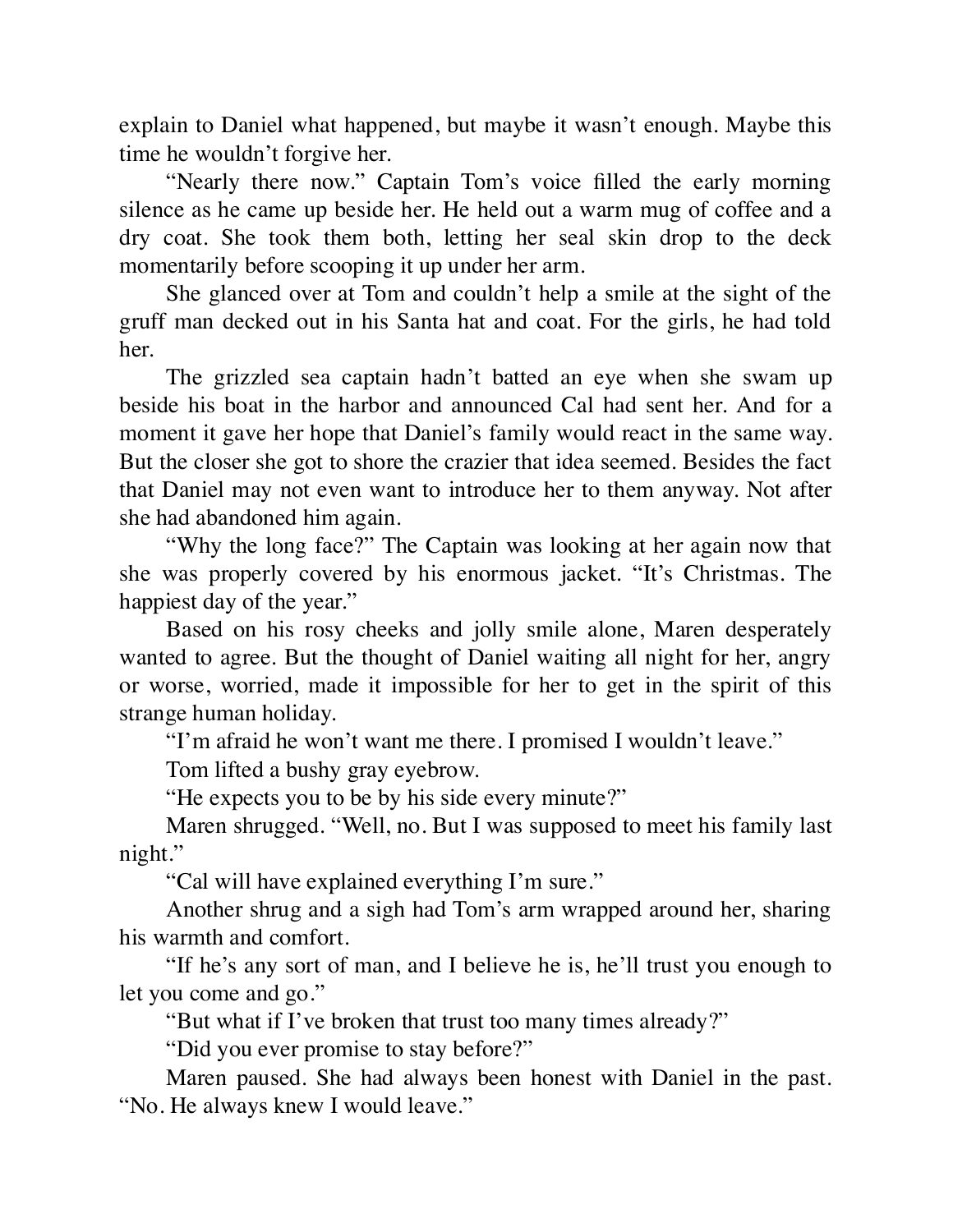"Okay then." Seagulls scattered from the rails at the sound of Tom's proclamation. "No harm, no foul."

Whatever that meant, Tom seemed to think it settled everything. She hadn't broken any promises in the past and she hadn't broken any now either. Daniel would understand. He had to.

As the land came into view, Maren's heart caught in her chest.

"Well, would you look at that?" Tom's laugh vibrated through her.

During the night a light snow had fallen and frosted the dunes like Christmas cakes. A small group of people stood huddled together on the shoreline. As the boat neared, they began waving and cheering, and Maren spotted Daniel's Christmas tree. They must have dragged it out onto the beach. Its decorations sparkled in the early morning sun. The music Daniel had been listening to all week floated merrily on the sea breeze, and a bonfire roared cozily next to the crowd.

Cal's daughters ran up and down the beach, screeching their delight and shouting for Santa to please stop here. Their mother and Maren's closest friend, Dahlia, was there, as was Tom's wife. Cal stood, his arm slung over Dahlia's shoulder, and a few others Maren could only assume were Daniel's family cheered louder as the boat neared. And there he was in the middle of them all, waving her to shore. Her heart floated above her on the wind, looped the loop, and landed back inside her chest, beating happily along to the tune of the music.

Tom had returned to the cabin to gather the gifts, but Maren couldn't wait any longer. She shucked the Captain's coat, pulled her seal skin around her, and climbed the railing that surrounded the boat.

The crowd on the beach went silent. Even from this distance, she could feel everyone's eyes on her. There was no going back now. No hiding anymore. She was a selkie. A legendary sea fairy, damn it. And she had saved Christmas.

With a wave to the shore, she dove overboard.

#### Daniel:

"Holy shit." Molly's awed whisper was drowned out by Cal's girls shrieking their delight.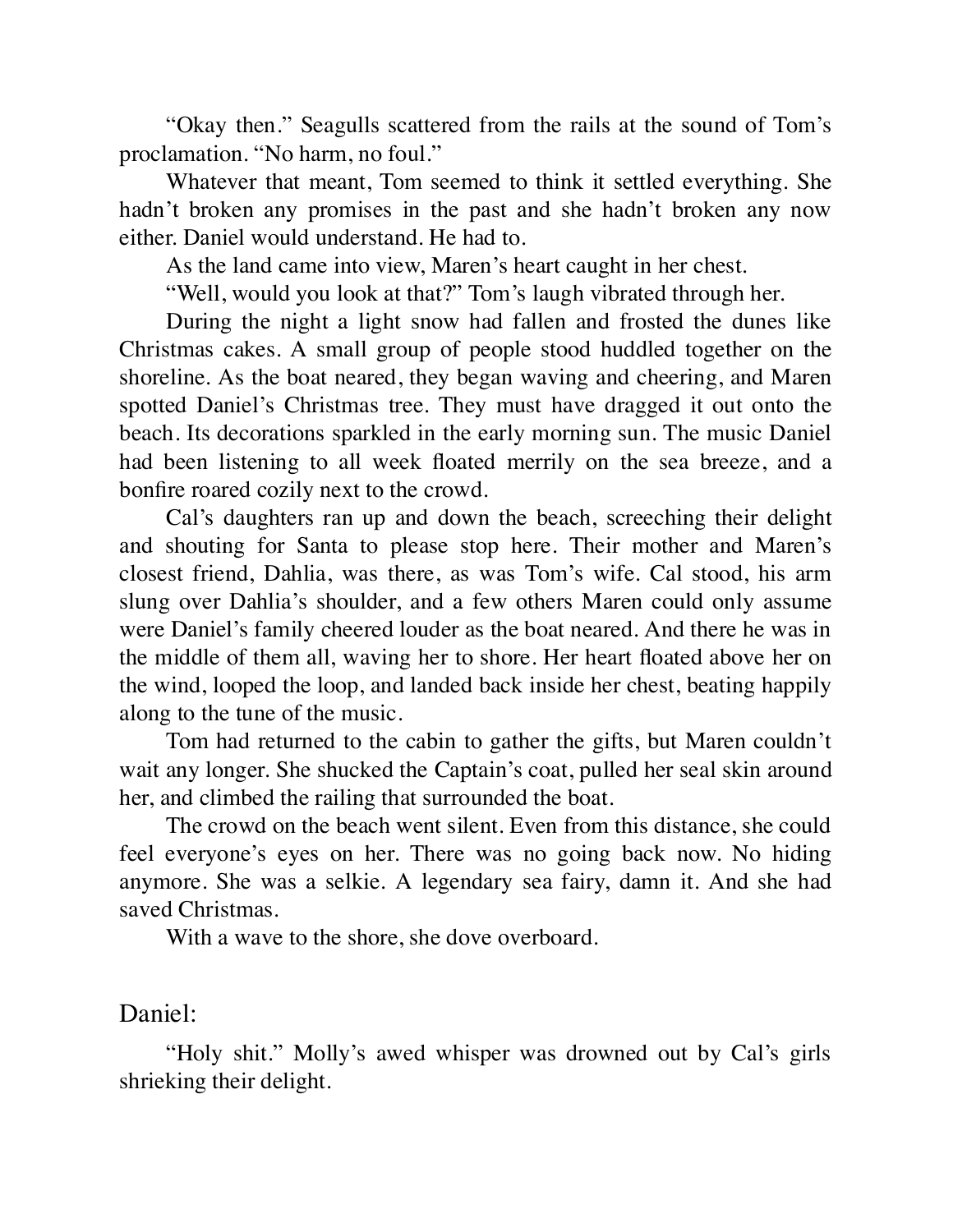"Well, I'll be damned." Daniel's father scanned the water, waiting for Maren to resurface. He looked ready to grab his notebook and start taking notes on this new marine creature.

Daniel's mother held tight to his hand. "Will she be alright? It's awfully cold."

He smiled. "Yeah, she does this all the time." Pride swept through him as he watched Tom and Scully load the dingy with presents. Cal's daughters were bursting with excitement, and it was all thanks to Maren.

She emerged a bit down the shore, her hood already slipping from her head, and Daniel went to meet her, warm blanket and boots in hand. She was grinning as she made her way to the beach, freezing water dripping from her face and hair. Shivers wracked her body by the time she made it to him.

"Merry Christmas," she managed with chattering teeth.

He wrapped her in the blanket and held her tight. "Merry Christmas."

"I'm sorry,  $I -$ "

"Don't." Daniel cut her off before she could finish. He grabbed her chin between his fingers and tilted her face up to his. "You have nothing to apologize for. I knew you'd come back."

The glow that crossed her features despite the cold was all Daniel wanted for Christmas.

"You did?"

He kissed the saltwater from her cheeks and the tip of her nose.

"I did."

She planted her chilled lips on his and he happily warmed them for her.

"You are part of the sea. I won't ever keep you from it," he whispered against the goosebumps on her neck.

"I'll always come back to you." She wrapped her arms around his neck, and he lifted her off the ground.

"Let's get you warmed up."

His family stared as he carried a shivering Maren past them. "Be right back. Just need to get her dry."

Maren waved over his shoulder, giggling at the whistles and shouts of welcome from Daniel's family and friends. Ignoring them, Daniel carried her up the stairs and into the tiny cottage.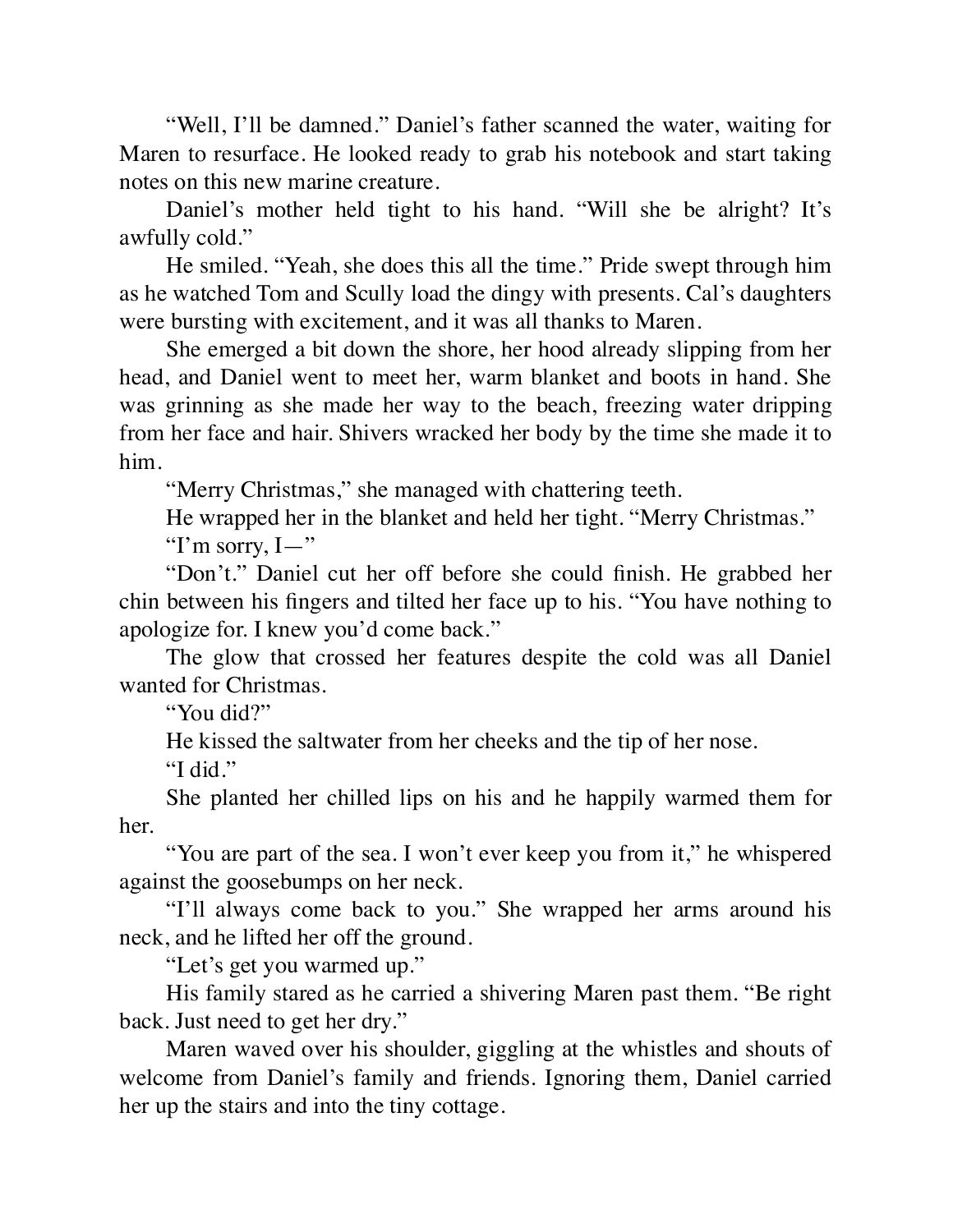She dropped the soggy seal skin by the door, and he rubbed her chilled body with the blanket until she was dry. He pulled her against him, letting his body rejoice at having her back again.

"I'll just get dressed and we can go back out and see everyone." Maren ran her hands lazily through his hair, making going back outside the absolute last thing he wanted to do.

"Or…" He stepped out of his boots and slipped off his coat, pulling Maren toward the bedroom.

Maren's giggles filled the house. "We shouldn't. I already missed Christmas Eve. What will your parents think of me?" She tugged her hand away and scurried down the hall to get dressed.

Daniel groaned, following her. "I'm only thinking of your safety."

She stood in front of the closet, still completely naked, her back to him as she looked for something to wear.

Good lord, that ass. "I don't want you to catch a chill."

Her laugh popped and crackled like a warm fire. "I'm fine now." She pulled a sweater from the closet and tossed it on the bed. "I just need to get dressed."

But her eyes when she looked at him were dark and a small smile tugged at the side of her mouth. "Unless you're feeling cold?" She cocked her head to the side.

He was feeling anything but cold at the moment, but he liked very much where this was going. "Well, I was standing on that beach for a while."

Maren grinned but her stare was hungry as she crawled across the bed toward him. "Take off your clothes," she demanded. "And I'll warm you up."

He peeled off his layers one by one while Maren watched.

"Hurry up!" She tugged him onto the bed, laughing, and pinned him beneath her.

Trapped between the heat of her thighs was the only place he ever wanted to be. She leaned forward and the curtain of her hair fell around their faces. His fingers weaved into her tangled tresses and pulled her mouth down to his.

He was already so hard, it hurt. Hurrying would not be a problem. Maren rocked above him, moaning softly against his mouth, and he raked